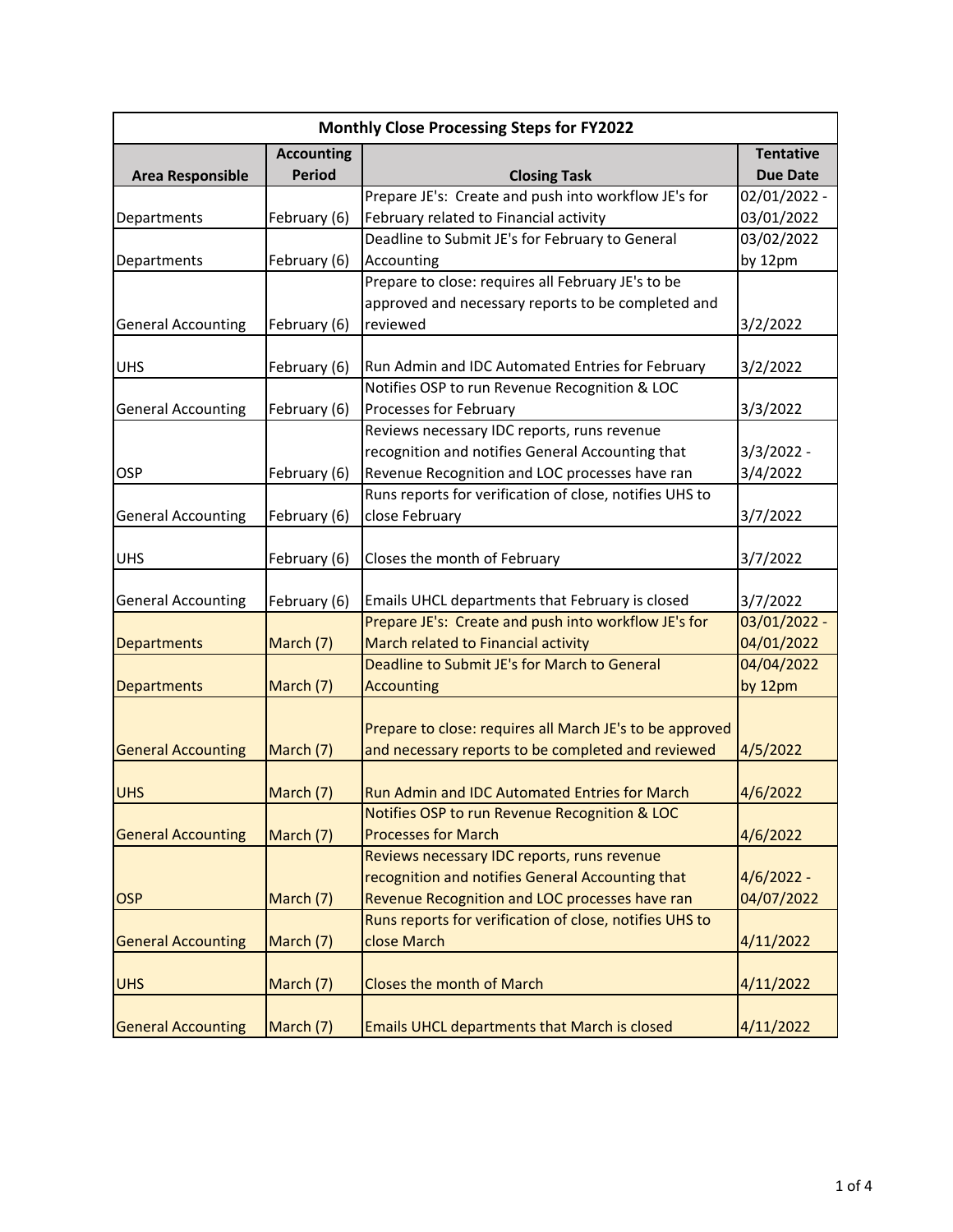| <b>Monthly Close Processing Steps for FY2022</b> |                   |                                                                                                      |                          |  |
|--------------------------------------------------|-------------------|------------------------------------------------------------------------------------------------------|--------------------------|--|
|                                                  | <b>Accounting</b> |                                                                                                      | <b>Tentative</b>         |  |
| <b>Area Responsible</b>                          | <b>Period</b>     | <b>Closing Task</b>                                                                                  | <b>Due Date</b>          |  |
|                                                  |                   | Prepare JE's: Create and push into workflow JE's for                                                 | 04/01/2022 -             |  |
| Departments                                      | April (8)         | April related to Financial activity                                                                  | 05/01/2022               |  |
|                                                  |                   |                                                                                                      | 05/02/2022               |  |
| Departments                                      | April (8)         | Deadline to Submit JE's for April to General Accounting                                              | by 12pm                  |  |
|                                                  |                   |                                                                                                      |                          |  |
|                                                  |                   | Prepare to close: requires all April JE's to be approved                                             |                          |  |
| <b>General Accounting</b>                        | April (8)         | and necessary reports to be completed and reviewed                                                   | 5/3/2022                 |  |
| <b>UHS</b>                                       | April (8)         | Run Admin and IDC Automated Entries for April                                                        | 5/3/2022                 |  |
|                                                  |                   | Notifies OSP to run Revenue Recognition & LOC                                                        |                          |  |
| <b>General Accounting</b>                        | April (8)         | Processes for April                                                                                  | 5/4/2022                 |  |
|                                                  |                   | Reviews necessary IDC reports, runs revenue                                                          |                          |  |
|                                                  |                   | recognition and notifies General Accounting that                                                     | $5/4/2022 -$             |  |
| OSP                                              | April (8)         | Revenue Recognition and LOC processes have ran                                                       | 5/5/2022                 |  |
|                                                  |                   | Runs reports for verification of close, notifies UHS to                                              |                          |  |
| <b>General Accounting</b>                        | April (8)         | close April                                                                                          | 5/9/2022                 |  |
|                                                  |                   |                                                                                                      |                          |  |
| <b>UHS</b>                                       | April (8)         | Closes the month of April                                                                            | 5/9/2022                 |  |
|                                                  |                   |                                                                                                      |                          |  |
| <b>General Accounting</b>                        | April (8)         | Emails UHCL departments that April is closed<br>Prepare JE's: Create and push into workflow JE's for | 5/9/2022<br>05/01/2022 - |  |
|                                                  |                   | May related to Financial activity                                                                    | 06/01/2022               |  |
| <b>Departments</b>                               | <b>May (9)</b>    |                                                                                                      | 06/02/2022               |  |
| <b>Departments</b>                               | May (9)           | Deadline to Submit JE's for May to General Accounting                                                | by 12pm                  |  |
|                                                  |                   |                                                                                                      |                          |  |
|                                                  |                   | Prepare to close: requires all May JE's to be approved                                               |                          |  |
| <b>General Accounting</b>                        | May (9)           | and necessary reports to be completed and reviewed                                                   | 6/2/2022                 |  |
|                                                  |                   |                                                                                                      |                          |  |
| <b>UHS</b>                                       | <b>May (9)</b>    | Run Admin and IDC Automated Entries for May                                                          | 6/2/2022                 |  |
|                                                  |                   | Notifies OSP to run Revenue Recognition & LOC                                                        |                          |  |
| <b>General Accounting</b>                        | <b>May</b> (9)    | <b>Processes for May</b>                                                                             | 6/3/2022                 |  |
|                                                  |                   | Reviews necessary IDC reports, runs revenue                                                          |                          |  |
|                                                  |                   | recognition and notifies General Accounting that                                                     |                          |  |
| <b>OSP</b>                                       | <b>May (9)</b>    | Revenue Recognition and LOC processes have ran                                                       | 6/3/2022                 |  |
|                                                  |                   | Runs reports for verification of close, notifies UHS to                                              |                          |  |
|                                                  |                   | close May and sends out email to UHCL departments                                                    |                          |  |
| <b>General Accounting</b>                        | <b>May (9)</b>    | once UHS closes the month                                                                            | 6/7/2022                 |  |
|                                                  |                   |                                                                                                      |                          |  |
| <b>UHS</b>                                       | <b>May (9)</b>    | Closes the month of May                                                                              | 6/7/2022                 |  |
|                                                  |                   |                                                                                                      |                          |  |
| <b>General Accounting</b>                        | <b>May (9)</b>    | Emails UHCL departments that May is closed                                                           | 6/7/2022                 |  |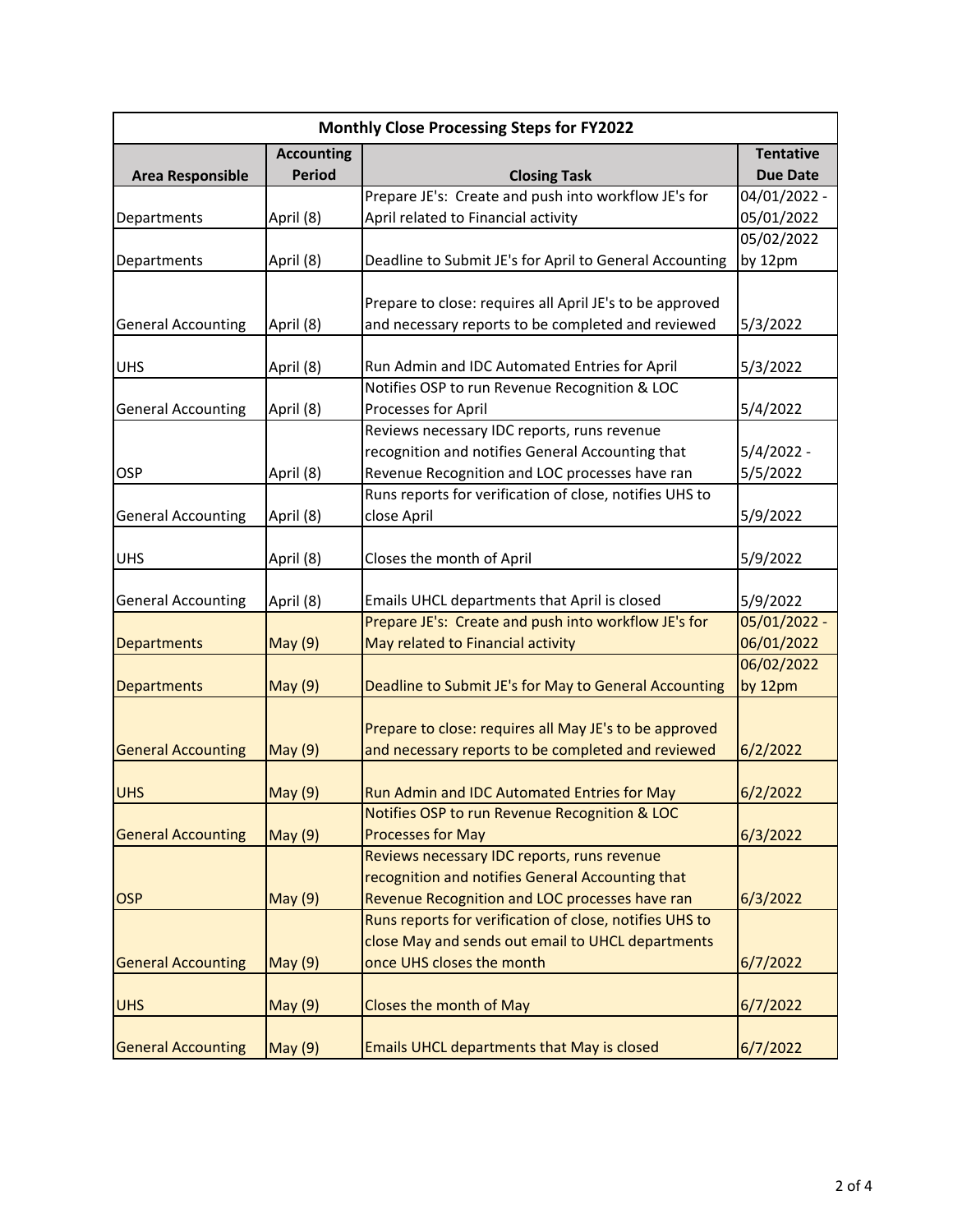| <b>Monthly Close Processing Steps for FY2022</b> |                   |                                                         |                  |  |  |
|--------------------------------------------------|-------------------|---------------------------------------------------------|------------------|--|--|
|                                                  | <b>Accounting</b> |                                                         | <b>Tentative</b> |  |  |
| <b>Area Responsible</b>                          | <b>Period</b>     | <b>Closing Task</b>                                     | <b>Due Date</b>  |  |  |
|                                                  |                   | Prepare JE's: Create and push into workflow JE's for    | 06/01/2022 -     |  |  |
| Departments                                      | June (10)         | June related to Financial activity                      | 07/01/2022       |  |  |
|                                                  |                   |                                                         | 07/01/2022       |  |  |
| Departments                                      | June (10)         | Deadline to Submit JE's for June to General Accounting  | by 5pm           |  |  |
|                                                  |                   |                                                         |                  |  |  |
|                                                  |                   | Prepare to close: requires all June JE's to be approved |                  |  |  |
| <b>General Accounting</b>                        | June (10)         | and necessary reports to be completed and reviewed      | 7/1/2022         |  |  |
| <b>UHS</b>                                       | June (10)         | Run Admin and IDC Automated Entries for June            | 7/5/2022         |  |  |
|                                                  |                   | Notifies OSP to run Revenue Recognition & LOC           |                  |  |  |
| <b>General Accounting</b>                        | June (10)         | Processes for June                                      | 7/5/2022         |  |  |
|                                                  |                   | Reviews necessary IDC reports, runs revenue             |                  |  |  |
|                                                  |                   | recognition and notifies General Accounting that        |                  |  |  |
| OSP                                              | June (10)         | Revenue Recognition and LOC processes have ran          | 7/6/2022         |  |  |
|                                                  |                   | Runs reports for verification of close, notifies UHS to |                  |  |  |
|                                                  |                   | close June and sends out email to UHCL departments      |                  |  |  |
| <b>General Accounting</b>                        | June (10)         | once UHS closes the month                               | 7/8/2022         |  |  |
|                                                  |                   |                                                         |                  |  |  |
| <b>UHS</b>                                       | June (10)         | Closes the month of June                                | 7/8/2022         |  |  |
|                                                  |                   |                                                         |                  |  |  |
| <b>General Accounting</b>                        | June (10)         | Emails UHCL departments that June is closed             | 7/8/2022         |  |  |
|                                                  |                   | Prepare JE's: Create and push into workflow JE's for    | 07/01/2022 -     |  |  |
| Departments                                      | <b>July (11)</b>  | July related to Financial activity                      | 08/01/2022       |  |  |
|                                                  |                   |                                                         | 08/02/2022       |  |  |
| Departments                                      | <b>July (11)</b>  | Deadline to Submit JE's for July to General Accounting  | by 12pm          |  |  |
|                                                  |                   |                                                         |                  |  |  |
|                                                  |                   | Prepare to close: requires all July JE's to be approved |                  |  |  |
| <b>General Accounting</b>                        | <b>July (11)</b>  | and necessary reports to be completed and reviewed      | 8/2/2022         |  |  |
| <b>UHS</b>                                       | <b>July (11)</b>  | Run Admin and IDC Automated Entries for July            | 8/2/2022         |  |  |
|                                                  |                   | Notifies OSP to run Revenue Recognition & LOC           |                  |  |  |
| <b>General Accounting</b>                        | <b>July (11)</b>  | <b>Processes for July</b>                               | 8/3/2022         |  |  |
|                                                  |                   | Reviews necessary IDC reports, runs revenue             |                  |  |  |
|                                                  |                   | recognition and notifies General Accounting that        |                  |  |  |
| <b>OSP</b>                                       | <b>July (11)</b>  | Revenue Recognition and LOC processes have ran          | 8/3/2022         |  |  |
|                                                  |                   | Runs reports for verification of close, notifies UHS to |                  |  |  |
|                                                  |                   | close July and sends out email to UHCL departments      |                  |  |  |
| <b>General Accounting</b>                        | <b>July (11)</b>  | once the month is closed                                | 8/5/2022         |  |  |
|                                                  |                   |                                                         |                  |  |  |
| <b>UHS</b>                                       | <b>July (11)</b>  | Closes the month of July                                | 8/5/2022         |  |  |
|                                                  |                   |                                                         |                  |  |  |
| <b>General Accounting</b>                        | <b>July (11)</b>  | Emails UHCL departments that July is closed             | 8/5/2022         |  |  |